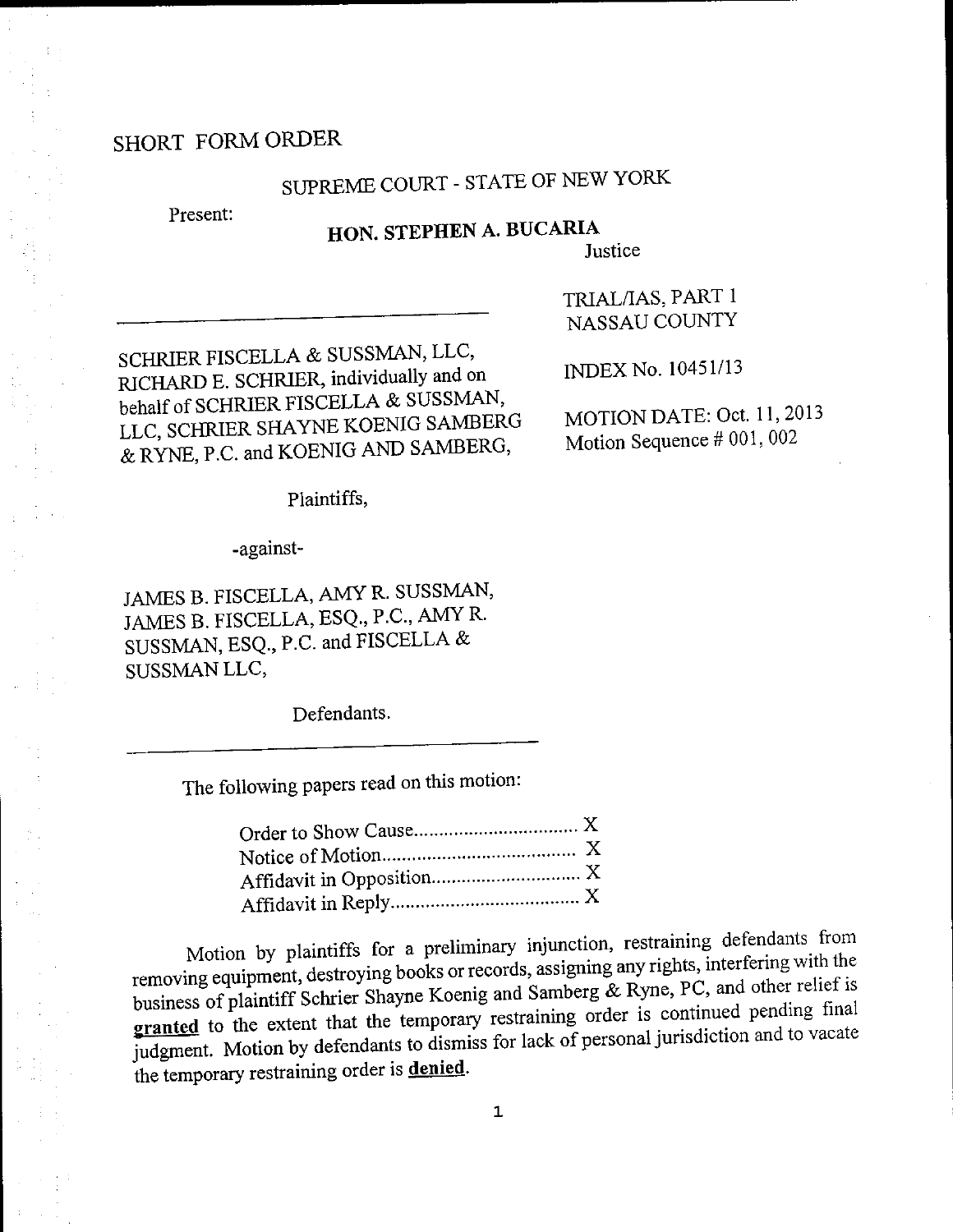# SCHRIER FISCELLA & SUSSMAN, LLC, et al Index no. 10451/13

This action arises from the breakup of a law partnership. Plaintiff Richard Schrier is an attomey, as are defendants James Fiscella and Amy Sussman. Until recently, the parties practiced iaw as a partnership, plaintiff Schrier Fiscella & Sussman, LLC'

Plaintiffs allege that commencing January 1, 2011, and continuing through April 10, 2013, Fiscella deposited legal fees into a separate bank account which he controlled, rather than into the regular partnership bank account. Plaintiffs allege that Sussman also deposited the fees which she earned into a separate account. Plaintiffs allege that Schrier eventually deposited fees which he eamed into a separate account, allegedly with the consent of the defendants.

Around May 2011, a dispute arose between Schrier and Fiscella concerning the distribution of the legal fee earned representing a client, Robert Denenberg. Plaintiffs allege that on December 28, 2012, Fiscella withdrew money from the firm's lawyer's account without schrier's knowledge or consent. Plaintiffs further allege that Fiscella withdrew \$17,191.48 from schrier's account, which he deposited into the firm account, but then withdrew the funds by a check payable to Fiscella. On April 15, 2013, Fiscella and Sussman began practicing as defendant Fiscella & Sussman, LLC. On May 15, 2013, Schrier formed a new firm known as plaintiff Schrier Shayne Koenig Samberg & Ryne, PC.

This action was commenced August 23, 2013. In the first cause of action, plaintiffs assert a claim for breach offiduciary duty based upon unauthorized transfers from the Schrier account. The second cause of action is for conversion of funds from the Schrier account. The third cause of action is for unjust enrichment based upon withdrawal of funds from the former firm account. The fourth cause of action is for an accounting. The fifth cause of action is for a declaratory judgment with respect to ownership of firm phone and fax numbers. The sixth cause ofaction is for an injunction restraining interference with Schrier's telephone and fax numbers. The seventh cause of action is for specific performance of an alleged agreement with respect to disposition of the phone and fax numbers. The eighth cause of action is for a declaratory judgment as to the validity of a sublease, covering a portion the former firm's office space, with Schrier, Fiscella & Sussman as sublandlord and Schrier Shayne Koenig Samberg & Ryne as subtenant. The ninth cause of action is for an injunction restraining defendants from evicting Schrier, or his new associates, from the premises. The tenth cause of action is for breach of the lease by failing to return the \$5,000 security deposit. The eleventh cause of action is for tortious interference with Schrier's business relations with his clients. The court notes that plaintiffs do not seek dissolution of the limited liability company, Schrier, Fiscella & Sussman.